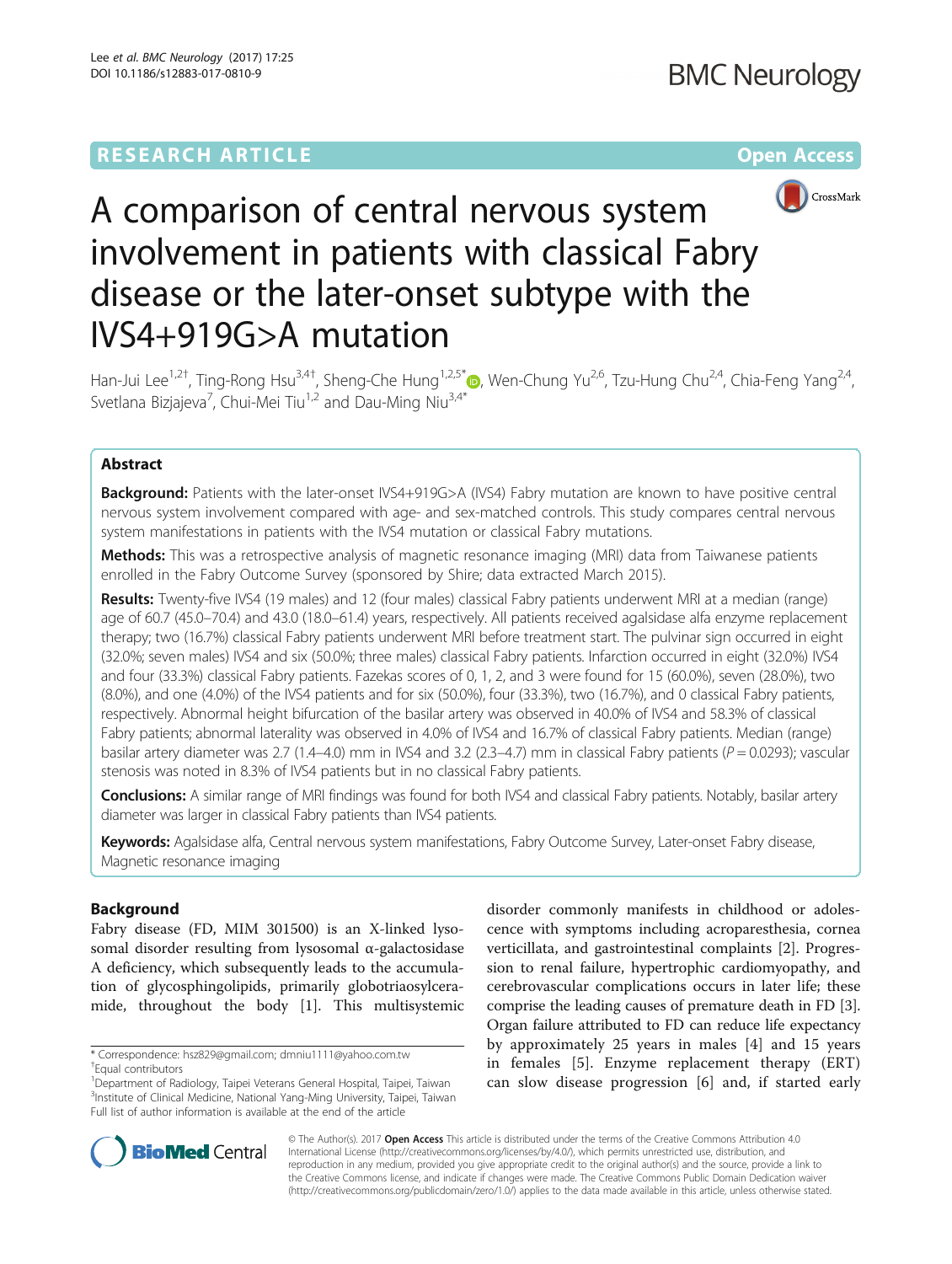enough, may even be able to prevent irreversible organ damage.

Neurological signs and symptoms are commonly reported in FD and can start during childhood or adolescence [[7\]](#page-7-0). Neuropathic pain, vertigo, tinnitus, stroke, and transient ischemic attack are some of the commonly reported neurological features of FD [\[8, 9\]](#page-7-0). White matter lesions and infarction, increased signal intensity in the lateral pulvinar (known as the pulvinar sign), and increased diameter and tortuosity of the basilar artery [[8, 10](#page-7-0)–[12](#page-7-0)] are some of the abnormalities that have been observed upon brain magnetic resonance imaging (MRI) in patients with FD. Increased diameter of the basilar artery and presence of the pulvinar sign are reportedly useful in FD diagnosis, particularly when found alongside other, less specific, neurological findings that are also known to occur in FD [\[10](#page-7-0)–[12](#page-7-0)].

The incidence of FD ranges from 1 in 40,000 to 1 in 117,000 live births in the general population [[1, 13](#page-7-0)]. There are 2 major phenotypes of FD, "classical" (type 1) and "later-onset" (type 2) subtypes [[14\]](#page-7-0). In Taiwan, the Chinese hotspot IVS4+919G>A (IVS4) mutation occurs at a high frequency [[15](#page-7-0), [16\]](#page-7-0) and is reported to be a pathogenic, later-onset, cardiac-specific Fabry mutation [[17\]](#page-7-0). Despite its high frequency, the pathology and neurological complications of FD in individuals with the later-onset IVS4 mutation currently are not well understood. In our previous comparison of patients carrying the IVS4 mutation with healthy age- and sex-matched controls, we found a greater frequency of infarctions (35% vs 0%;  $P = 0.001$ ) and the pulvinar sign (30% vs 0%;  $P = 0.002$ ), and a greater volume of white matter hyperintensities  $(1.1583 \text{ cm}^3 \text{ vs } 0.1354 \text{ cm}^3; P = 0.004)$  in patients with IVS4-type FD [[18](#page-7-0)]. The objective of the current study is to retrospectively review and compare the severity of central nervous system manifestations in Taiwanese patients with the later-onset IVS4 mutation or classical Fabry mutations.

## Methods

## Study design

This was a retrospective analysis of MRI data from Taiwanese patients enrolled in the Fabry Outcome Survey (FOS; sponsored by Shire Human Genetic Therapies, Inc). At the Taipei Veterans General Hospital (TVGH), brain imaging is routinely performed for patients with FD. The protocol for white matter (fluid-attenuated inversion recovery [FLAIR]) and cerebral artery (MR angiography) imaging has been optimized but not restricted to the same machine; thus, patients receive similar imaging protocols but can be randomly assigned to different scanners. This study analysed MRI and neurological signs and symptoms data gathered at the TVGH along with demographics and baseline data collected in FOS for the same patients. The FOS registry collates outcomes data from patients with confirmed FD who are receiving, or are eligible for, ERT with agalsidase alfa. Treated patients receive agalsidase alfa 0.2 mg/kg body weight every other week. Inclusion criteria for this analysis were being Taiwanese, presence of the Chinese hotspot IVS4 mutation or classical Fabry mutations, as confirmed by molecular analysis, and having undergone brain MRI at any point after FD diagnosis. The data for this analysis were extracted from the FOS database in March 2015.

The Institutional Review Board of TVGH approved participation in FOS and the MRI analysis, and all patients gave written informed consent before their data were entered into the FOS database. Two board certified neuroradiologists, who were blinded to the type of disease, reviewed the brain MRIs from all patients by consensus.

## Brain imaging

Non-contrast MRIs were obtained on one of three 1.5-tesla or 3-tesla scanners (Signa Excite 1.5T, GE Healthcare, Milwaukee, WI, USA; SignaHDxt 1.5T, GE Healthcare; Discovery MR750 3.0T, GE Healthcare). Axial spin-echo T1-weighted imaging parameters were 1.5T, 600–700/8–11/2 (TR/TE/NEX) and 3T, 360/9/1 (TR/TE/NEX). Axial FLAIR imaging parameters were 1.5T, 9000/92/2250 ms (TR/TE/TI) and 3T, 9000/145/ 2250 ms (TR/TE/TI). Time-of-flight angiography parameters were 1.5T, 26–28/6.8 ms (TR/TE) and 3T, 25/ 2.8 ms (TR/TE); flip angle 20°, voxel size 0.4 x 0.4 x 0.5 mm.

#### Qualitative assessment

The methods used for image analysis are described in our previous study [\[18\]](#page-7-0). The presence and location of infarction was categorized as none, anterior circulation alone, posterior circulation alone, or both anterior and posterior circulation. Furthermore, high signal changes on T1-weighted images bilaterally at the lateral pulvinar were considered as the pulvinar sign [\[11](#page-7-0)].

#### Semi-quantitative assessment

Deep white matter hyperintensities on T2-weighted images or FLAIR sequences were graded according to the Fazekas scale, which classifies white matter hyperintensities according to the following scoring system: 0, absent; 1, punctate foci; 2, beginning of confluence of foci; and 3, large confluent areas [[19\]](#page-7-0).

The degree of elongation and tortuosity of the basilar artery were evaluated using Smoker's criteria [[20](#page-7-0)] according to the height of basilar artery bifurcation and its most lateral position. The scale used to categorize the height of basilar artery bifurcation was as follows: 0, at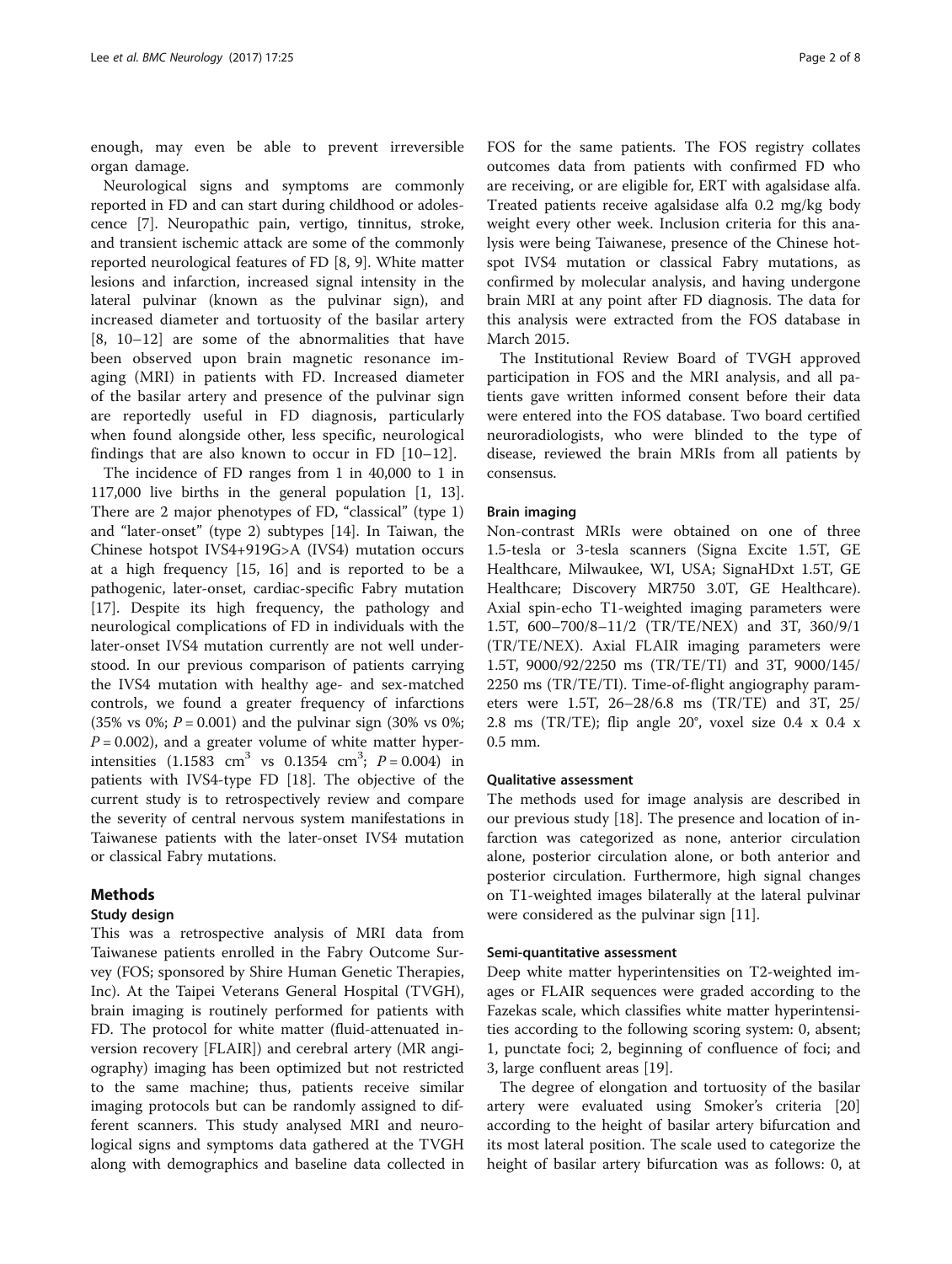or below the dorsum sellae; 1, within the suprasellar cistern; 2, at the level of the floor of the third ventricle; and 3, indenting and elevating the floor of the third ventricle. The most lateral position of the basilar artery was graded as follows: 0, midline throughout; 1, medial to lateral margins of the clivus or dorsum sellae; 2, lateral to lateral margins of the clivus or dorsum sellae; and 3, situated in the cerebellopontine angle cistern.

## Quantitative assessment

The diameter of the basilar artery was measured on a workstation (AZE Virtual Place Plus, AZE Ltd., Tokyo, Japan) by an observer who was blinded to all clinical information. A line was drawn perpendicular to the middle portion of the basilar artery on the sagittal view of a three-dimensional time-of-flight magnetic resonance angiogram at the maximum intensity projection. The observer then recorded the diameter as the full width at half maximum of this middle segment. Vascular stenosis was identified when the diameter of the basilar artery was less than 2 mm or appeared hypoplastic.

## Neurological signs and symptoms

The prevalence of neurological signs and symptoms was obtained from the FOS database and compared between patients with IVS4 or classical Fabry mutations and MRI data. The neurological signs and symptoms analysed include stroke, sudden onset of numbness or weakness in the extremities, asymmetric facial expression, dysarthria, sudden onset of blurred vision or diplopia, depression, emotional or personality changes, forgetfulness, tinnitus, and vertigo.

## Statistical analysis

The statistical analysis was performed using SAS software, version 9.2 (SAS Institute Inc., Cary, NC, USA). Descriptive statistics were calculated for demographic, MRI, and signs and symptoms data. For continuous variables, 95% confidence intervals for means were calculated using t-distribution, and for binary variables exact (Clopper-Pearson) 95% confidence intervals were computed. Differences between IVS4 versus classical Fabry mutations in binary outcome variables were assessed using Fisher's exact test. Differences in continuous variables between patients with IVS4 versus classical Fabry mutations were evaluated using the Wilcoxon rank-sum test, either exact (when computationally feasible) or normal approximation. Potential associations between mutation type and presence of neurological signs and symptoms were examined using Fisher's exact test; estimated odds ratios together with 95% exact confidence limits are reported. All statistical analyses are exploratory and the results of the statistical tests (p-values) are interpreted descriptively, as hypothesis generation rather than hypothesis testing. The level of significance was set to 5% without any multiplicity adjustment. P-values above the significance level of 5% are not considered as confirmation of no difference between the groups, and  $p$ -values below 5% are not considered as confirmation of a difference between the groups.

## Results

A total of 37 Taiwanese patients registered in FOS had brain MRI data; of these, twice as many had the IVS4 mutation (67.6%) than classical Fabry mutations (32.4%). The majority of IVS4 patients were male (76.0%) whereas females comprised the majority of classical Fabry patients (67.0%; Table [1](#page-3-0)). Median age at symptom onset, diagnosis, FOS entry, and MRI assessment was greater for IVS4 patients than classical Fabry patients (Table [1](#page-3-0)). All patients received ERT with agalsidase alfa; all IVS4 patients and 83.3% of classical Fabry patients underwent brain MRI after ERT initiation (Table [1](#page-3-0)).

Brain MRI in both IVS4 and classical Fabry patients revealed infarction, deep matter hyperintensities (Fig. [1](#page-3-0), Fig. [2\)](#page-4-0), and the pulvinar sign (Fig. [1](#page-3-0), Fig. [3\)](#page-4-0). Overall, infarcts were observed in similar proportions of IVS4 and classical Fabry patients (32.0% and 33.3%, respectively; Table [2](#page-5-0)), although with some differences in the site of occurrence. Anterior circulation stroke alone and posterior circulation stroke alone each occurred in 8.0% of IVS4 patients, and both anterior and posterior circulation stroke occurred in 16.0% of IVS4 patients. Posterior circulation stroke alone was not observed in classical Fabry patients; instead, anterior circulation stroke alone and both anterior and posterior circulation stroke each occurred in 16.7% of classical Fabry patients (Table [2](#page-5-0)). Hemorrhage was noted in MRIs from 16.7% of classical Fabry patients, but not in any MRIs from IVS4 patients (Table [2\)](#page-5-0).

Fazekas scores for deep white matter hyperintensities were assigned for 100.0% of both IVS4 and classical Fabry patients. In each group, the largest proportion of patients was assigned a Fazekas score of 0 (60.0% for IVS4 and 50.0% for classical Fabry patients), followed by scores of 1 (28.0% and 33.3%), 2 (8.0% and 16.7%), and 3 (4.0% IVS4 patients only; Table [2](#page-5-0)). The pulvinar sign was observed in a greater proportion of classical Fabry patients (50.0%) than IVS4 patients (32.0%; Table [2](#page-5-0)).

Abnormal height bifurcation of the basilar artery was observed in 40.0% of IVS4 and 58.3% of classical Fabry patients (at the third ventricular floor in all IVS4 and 50.0% of classical Fabry patients, and indenting and elevating the third ventricular floor in 8.3% of classical Fabry patients; Table [2\)](#page-5-0). Abnormal laterality of the basilar artery was observed in 4.0% of IVS4 and 16.7% of classical Fabry patients (lateral to lateral margins of the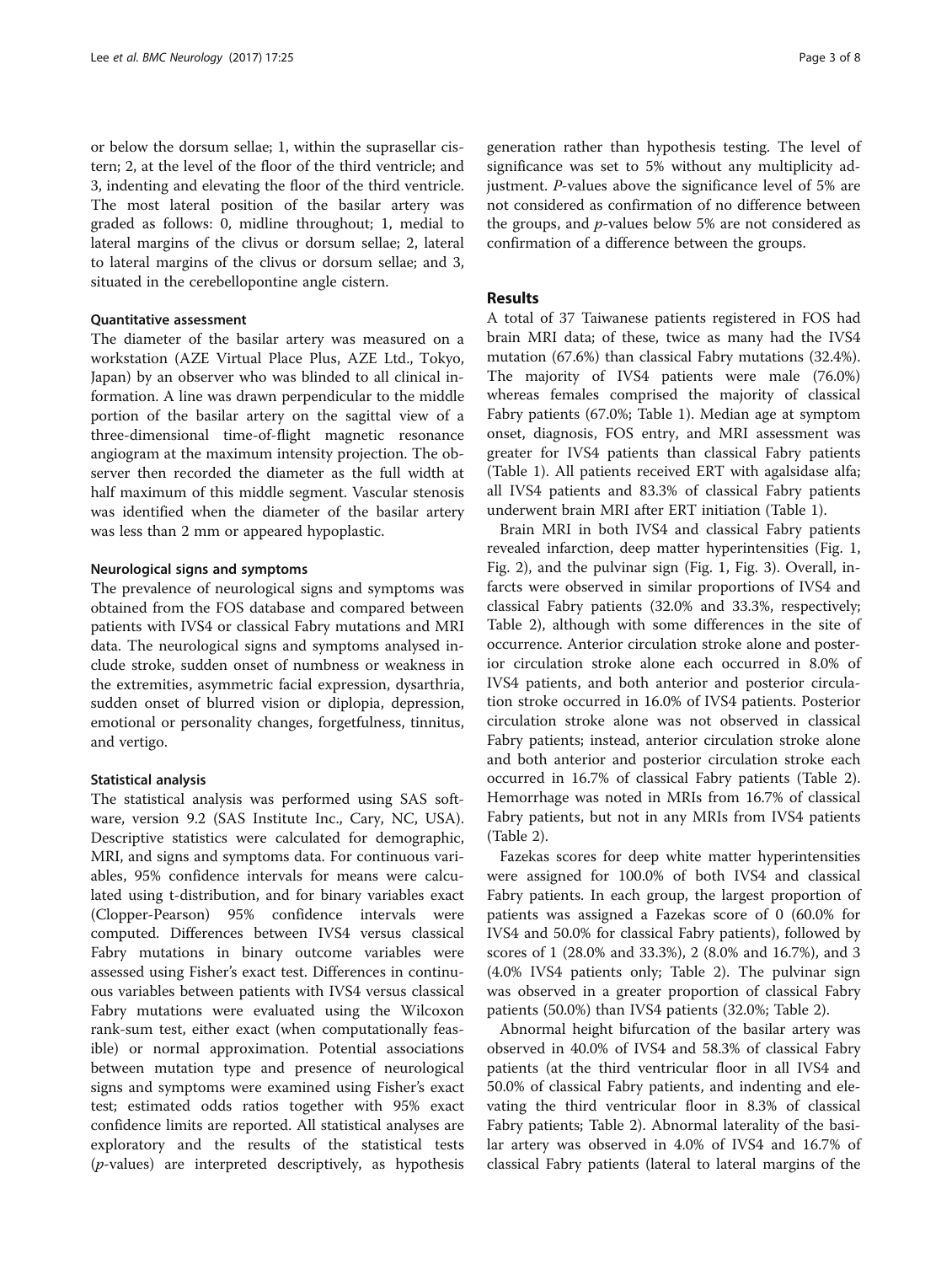| Characteristic                              | IVS4 mutation $n = 25$ | Classical Fabry<br>mutations $n = 12$ | P-value               |  |
|---------------------------------------------|------------------------|---------------------------------------|-----------------------|--|
| Sex, n (%)                                  |                        |                                       |                       |  |
| Male                                        | 19 (76.0)              | 4 (33.0)                              | $0.0274$ <sup>a</sup> |  |
| 95% CI                                      | $0.55 - 0.91$          | $0.10 - 0.65$                         |                       |  |
| Female                                      | 6(24.0)                | 8(67.0)                               |                       |  |
| Age at symptom<br>onset, years <sup>c</sup> |                        |                                       |                       |  |
| Mean (SD)                                   | 50.3 (7.8)             | 9.5(2.0)                              |                       |  |
| 95% CI                                      | 46.2-54.5              | $8.1 - 10.9$                          |                       |  |
| Median (range)                              | 48.0 (38.0-65.0)       | $10.0 (6.0 - 12.0)$                   | < 0.0001 <sup>b</sup> |  |
| Age at diagnosis,<br>years                  |                        |                                       |                       |  |
| Mean (SD)                                   | 57.6 (6.9)             | 39.8 (14.5)                           |                       |  |
| 95% CI                                      | 54.7-60.4              | 30.6-49.1                             |                       |  |
| Median (range)                              | 59.0 (42.0-67.0)       | 40.0 14.0-60.0)                       | 0.0001 <sup>b</sup>   |  |
| Age at FOS<br>entry, years                  |                        |                                       |                       |  |
| Mean (SD)                                   | 59.7 (6.7)             | 42.4 (14.1)                           |                       |  |
| 95% CI                                      | 56.9-62.5              | 33.4-51.4                             |                       |  |
| Median (range)                              | 60.3 (44.8-69.7)       | 43.3 (17.4-61.2)                      | $< 0.0001^{\rm b}$    |  |
| Received ERT, n                             |                        |                                       |                       |  |
| Yes                                         | 25                     | 12                                    | NA.                   |  |
| 95% CI                                      | $0.86 - 1.00$          | $0.74 - 1.00$                         |                       |  |
| Age at treatment<br>start, years            |                        |                                       |                       |  |
| Mean (SD)                                   | 58.6 (6.8)             | 40.9 (14.5)                           |                       |  |
| 95% CI                                      | 55.8-61.5              | 31.7-50.1                             |                       |  |
| Median (range)                              | 59.7 (44.1-68.3)       | 40.9 (14.9-61.3)                      | 0.0001 <sup>b</sup>   |  |
| MRI after treatment<br>initiation, n (%)    |                        |                                       |                       |  |
| Yes                                         | 25 (100.0)             | 10(83.3)                              | $0.0991$ <sup>a</sup> |  |
| 95% CI                                      | $0.86 - 1.00$          | $0.52 - 0.98$                         |                       |  |
| Age at MRI<br>assessment, years             |                        |                                       |                       |  |
| Mean (SD)                                   | 60.0(6.8)              | 42.6 (14.3)                           |                       |  |
| 95% CI                                      | 57.2-62.8              | 33.6-51.7                             |                       |  |
| Median (range)                              | 60.7 (45.0-70.4)       | 43.0 (18.0-61.4)                      | 0.0001 <sup>b</sup>   |  |

<span id="page-3-0"></span>Table 1 Demographic characteristics of Taiwanese patients with MRI data registered in FOS as of March 2014

ERT, enzyme replacement therapy; FOS, Fabry Outcome Survey; IVS4, IVS4+ 919G>A; MRI, magnetic resonance imaging; NA, not available

<sup>a</sup>Fisher's exact test

Wilcoxon rank-sum test

 $\text{C}_{\text{Data}}$  missing from 9 IVS4 (n = 16) and 2 classical FD (n = 10) patients

clivus or dorsum sellae in all patients with abnormal laterality; Table [2\)](#page-5-0).

The median diameter of the middle segment of the basilar artery was larger in classical Fabry patients than it was in IVS4 patients  $(3.2 \text{ mm} \text{ vs } 2.7 \text{ mm}; P = 0.0293;$ Table [2\)](#page-5-0). Vascular stenosis of the basilar artery was

Fig. 1 A middle-aged man with classical-type Fabry disease who suffered from chronic renal disease. **a** Brain magnetic resonance axial T2 fluid-attention inversion recovery reveals an old lacunar infarct at the right centrum semiovale (arrow) and deep white matter hyperintensities (arrowheads). **b** Axial T1-weighted image reveals high signal changes at the bilateral posterior thalamus (arrows), the pulvinar sign.  $c$  The diameter at the middle segment of the basilar artery (lines) was measured as 4.0 mm on a three-dimensional time-of-flight magnetic resonance angiogram

noted in 8.3% of IVS4 patients but in none of the classical Fabry patients (Table [2](#page-5-0)).

Of the IVS4 patients who did not demonstrate MRI evidence of infarction, eight of 17 (47.1%) presented with one or more non-specific neurological symptoms, including numbness/weakness  $(n = 1)$ , depression  $(n = 1)$ , forgetfulness  $(n = 2)$ , tinnitus  $(n = 2)$ , vertigo  $(n = 4;$ Table [3\)](#page-6-0). For IVS4 patients with MRI evidence of infarction, six of eight (75.0%) presented with one or more non-specific neurological symptoms, including numbness/weakness  $(n = 2)$ , asymmetric face  $(n = 1)$ , blurred vision/diplopia ( $n = 1$ ), emotional change ( $n = 2$ ), personality change  $(n = 1)$ , forgetfulness  $(n = 4)$ , tinnitus  $(n = 1)$ , and vertigo  $(n = 1)$ , and two patients were clinically silent. Of the classical Fabry patients who showed no MRI evidence of infarction, four of eight (50.0%) reported neurological complaints, including numbness/weakness  $(n = 1)$ , emotional change  $(n = 3)$ , forgetfulness  $(n = 1)$ , and tinnitus ( $n = 1$ ). Of the four classical Fabry patients with MRI evidence of infarction, two reported symptoms of numbness/weakness, one of whom also reported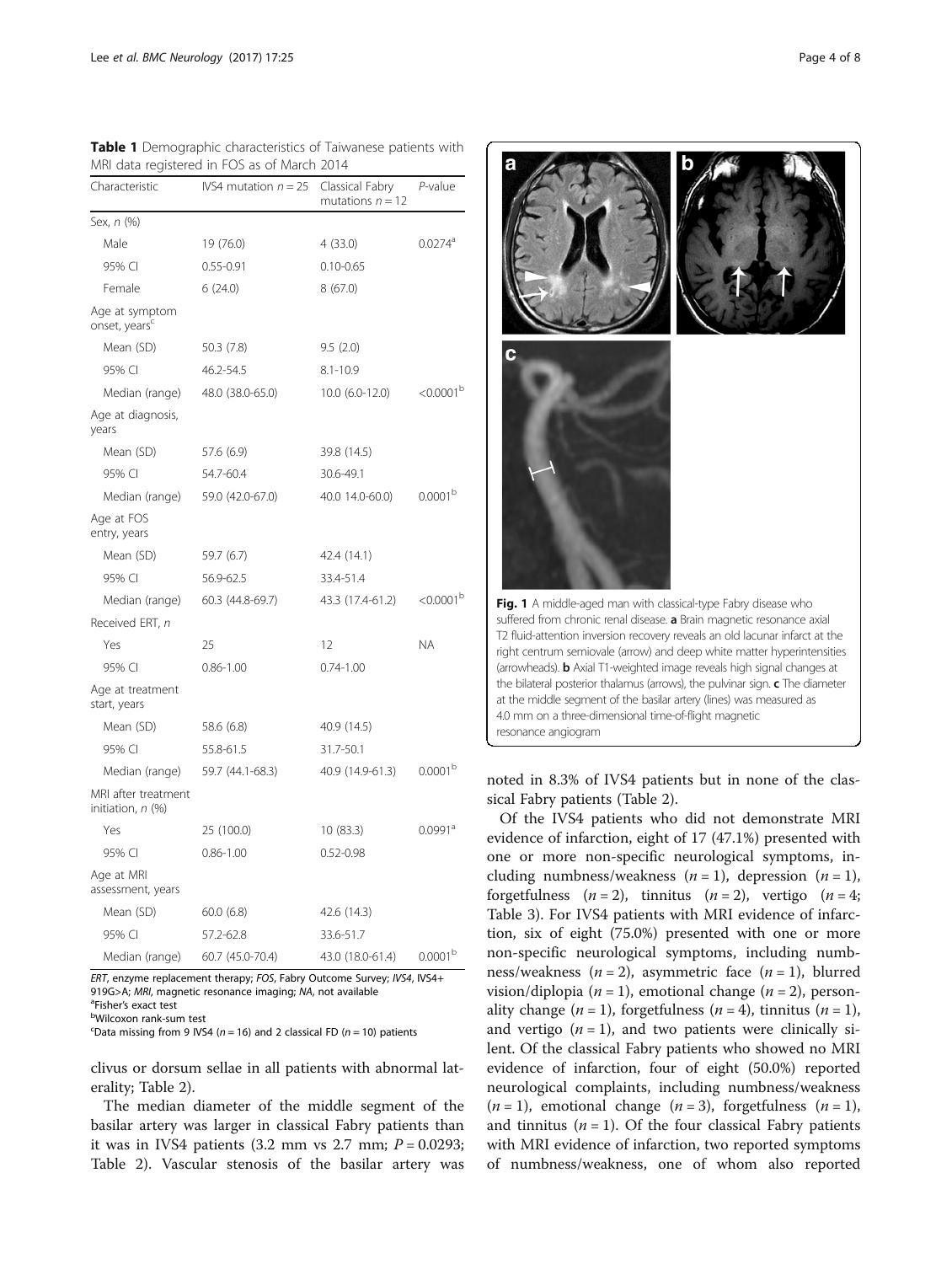<span id="page-4-0"></span>

stroke/minor stroke and dysarthria, and the other two were clinically silent. No statistically significant associations were found between the type of mutation (IVS4 or classical Fabry) and any neurological sign or symptom.

## **Discussion**

Fabry disease is classified as the classical phenotype (type 1) or the later-onset phenotype (type 2), which tends to have



Fig. 3 A middle-aged female patient with IVS4+919G>A-type Fabry disease with hypertrophic cardiomyopathy. Brain magnetic resonance axial T1-weighted image reveals the pulvinar sign with high signal changes at the bilateral posterior thalamus (arrows)

mutation-specific renal or cardiac damage. Classical FD is characterized by frequent central nervous system involvement, which may be caused by the deposition of glycosphingolipids in cerebrovascular endothelial cells, a consequence of cardiogenic embolism from cardiomyopathy, valvular heart disease, ischemic heart disease, and/or arrhythmias [\[21](#page-7-0)–[24\]](#page-7-0). Cardiac involvement is already acknowledged in later-onset IVS4 FD, but the degree of extra-cardiac involvement is still not well known. Brain MRI findings in our previous study demonstrated a greater degree of neurological involvement in patients with IVS4 FD compared with age- and sex-matched healthy controls [[18](#page-7-0)]. In this study, we showed that patients carrying the later-onset IVS4 mutation had similar central nervous system involvement to that of classical Fabry patients, but with a lower degree of basilar artery dilatation.

In this comparison between patients with IVS4 and classical FD, the prevalence of infarction was similar in each group (32.0% for IVS4 patients and 33.3% for classical Fabry patients). The incidence of stroke found in our patients is much higher than in the general population [\[25](#page-7-0)], but similar to the results of other studies on FD [\[21, 22\]](#page-7-0).

Vertebrobasilar dolichoectasia is thought to be an early and frequent sign of classical FD [[26\]](#page-7-0), and tends to be more frequently observed in elderly or male FD patients [[18, 26\]](#page-7-0). In our study, median basilar artery diameter was larger in classical Fabry patients than IVS4 patients, despite the IVS4 group containing more males and having an older median age than the classical Fabry group. This may reflect less basilar artery involvement in IVS4 patients than classical Fabry patients. The mechanism of dolichoectasia is still not completely understood. In contrast with the histology of classical FD vasculopathy, and despite significant globotriaosylceramide accumulation in cardiomyocytes, no endothelial deposition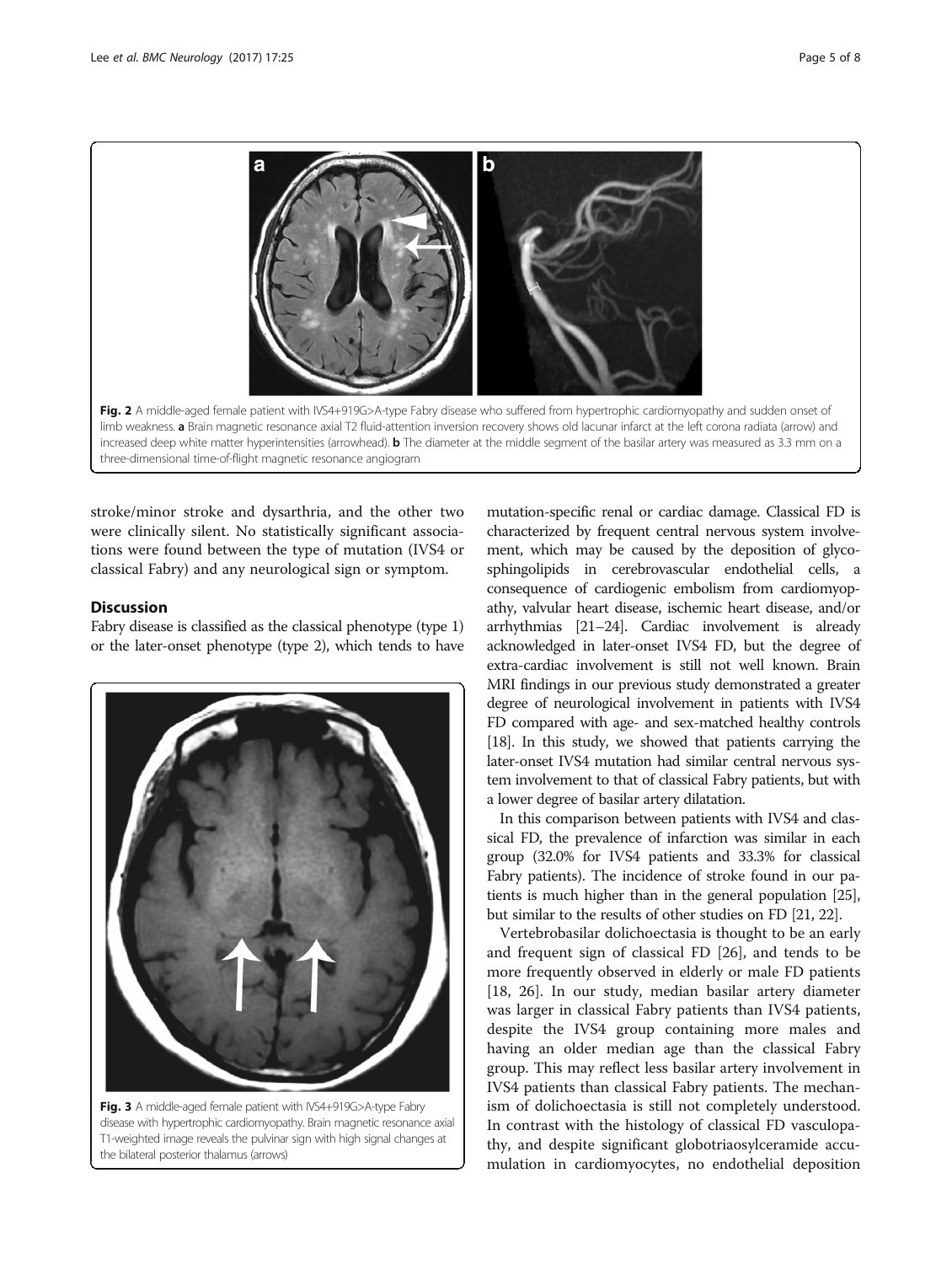| Parameters                                                     | IVS4 mutation<br>$n = 25$ | Classical Fabry<br>mutations $n = 12$ | P-value               |  |
|----------------------------------------------------------------|---------------------------|---------------------------------------|-----------------------|--|
| MRI findings                                                   |                           |                                       |                       |  |
| Pulvinar sign, n (%)                                           | 8(32.0)                   | 6(50.0)                               | $0.4701$ <sup>a</sup> |  |
| 95% CI                                                         | $0.15 - 0.54$             | $0.21 - 0.79$                         |                       |  |
| Infarct, n (%)                                                 | 8(32.0)                   | 4(33.3)                               | 0.6759 <sup>b</sup>   |  |
| 95% CI                                                         | $0.15 - 0.54$             | $0.10 - 0.65$                         |                       |  |
| Anterior circulation<br>stroke                                 | 2(8.0)                    | 2(16.7)                               |                       |  |
| Posterior circulation<br>stroke                                | 2(8.0)                    | 0                                     |                       |  |
| Both anterior and<br>posterior circulation<br>stroke           | 4(16.0)                   | 2(16.7)                               |                       |  |
| None of them                                                   | 17 (68.0)                 | 8(66.7)                               |                       |  |
| Hemorrhage<br>(microbleeds), n (%)                             | 0                         | 2(16.7)                               | $0.0991$ <sup>a</sup> |  |
| Fazekas score, n                                               | 25                        | 12                                    | $0.7378$ <sup>a</sup> |  |
| 0: No or a single<br>punctate WM lesion                        | 15 (60.0)                 | 6(50.0)                               |                       |  |
| 1: Multiple punctate<br><b>WM</b> lesions                      | 7(28.0)                   | 4(33.3)                               |                       |  |
| 2: Beginning of lesion<br>confluence                           | 2(8.0)                    | 2(16.7)                               |                       |  |
| 3: Large confluent<br>lesion                                   | 1(4.0)                    | 0                                     |                       |  |
| Height bifurcation of the<br>BA, n                             | 25                        | 12                                    | $0.4276^{\degree}$    |  |
| 0: At or below the<br>dorsum sellae                            | 6(24.0)                   | 2(16.7)                               |                       |  |
| 1: Within the suprasellar<br>cistern                           | 9(36.0)                   | 3(25.0)                               |                       |  |
| 2: At the third ventricle<br>floor                             | 10(40.0)                  | 6(50.0)                               |                       |  |
| 3: Indenting and<br>elevating the third<br>ventricle floor     | 0                         | 1(8.3)                                |                       |  |
| Abnormal height<br>bifurcation                                 | 10 (40.0)                 | 7(58.3)                               |                       |  |
| Laterality of the BA, n                                        | 25                        | 12                                    | $0.3652$ <sup>d</sup> |  |
| 0: Midline throughout                                          | 12 (48.0)                 | 4(33.3)                               |                       |  |
| 1: Medial to lateral<br>margins of clivus or<br>dorsum sellae  | 12 (48.0)                 | 6(50.0)                               |                       |  |
| 2: Lateral to lateral<br>margins of clivus or<br>dorsum sellae | 1(4.0)                    | 2(16.7)                               |                       |  |
| $3:$ In the<br>cerebellopontine angle<br>cistern               | 0                         | 0                                     |                       |  |
| Abnormal laterality                                            | 1(4.0)                    | 2(16.7)                               | $0.2407$ <sup>a</sup> |  |
| 95% CI                                                         | 0.00-0.20                 | $0.02 - 0.48$                         |                       |  |

<span id="page-5-0"></span>Table 2 MRI and MRA findings in patients with IVS4 versus classical Fabry mutations

| <b>Table 2</b> MRI and MRA findings in patients with IVS4 versus |
|------------------------------------------------------------------|
| classical Fabry mutations (Continued)                            |

| MRA findings                                  |                |                 |                       |
|-----------------------------------------------|----------------|-----------------|-----------------------|
| BA diameter, mm                               |                |                 |                       |
| Mean (SD)                                     | 2.7(0.6)       | 3.3(0.7)        |                       |
| $95\%$ CI                                     | $2.5 - 3.0$    | $2.9 - 3.8$     |                       |
| Median (range)                                | $2.7(1.4-4.0)$ | $3.2$ (2.3-4.7) | 0.0293 <sup>b</sup>   |
| Vascular stenosis/BA<br>hypoplasia, $n^c$ (%) | 2(8.3)         | 0               | $0.5429$ <sup>a</sup> |
| 95% CI                                        | 001-027        | 0 74-1 00       |                       |

BA, basilar artery; IVS4, IVS4+919G>A; MRA, magnetic resonance angiography; MRI, magnetic resonance imaging; WM, white matter

<sup>a</sup>Fisher's exact test

Wilcoxon rank-sum test

E Data missing from one IVS4 patient, thus  $n = 24$ 

of globotriaosylceramide was noted in our previous myocardial biopsy study [[17](#page-7-0)], or in other reports on lateronset, cardiac-specific variants [\[27](#page-7-0)–[29\]](#page-7-0). These findings support the theory that later-onset FD should be considered a unique entity that is different from classical FD, owing to the primary involvement of cardiomyocytes instead of endothelial cells. Furthermore, later-onset FD presentation and course might not be the same as typically observed in classical FD. Thus, long-term follow-up studies of IVS4 FD are needed for a more thorough understanding of the progression of this disease.

White matter hyperintensities, which are thought to be related to small vessel disease and secondary to the severity of perfusion dysfunction in FD cerebral vasculopathy, were quite similar in frequency between the two groups [[30](#page-7-0)]. Furthermore, the pulvinar sign, which may be caused by regional hyperperfusion and reflect associated subtle dystrophic calcifications and end-organ damage [[10](#page-7-0), [11\]](#page-7-0), was found in 32% and 50% of patients in the IVS4 and classical FD groups. This might provide supportive evidence of CNS involvement in IVS4 FD. However, the median age of the IVS4 group is higher than the classical Fabry group and patient numbers are too small to provide a solid conclusion; thus, further investigation with a larger population is necessary.

In addition to cerebrovascular events, cognitive dysfunction, although mild in nature, and depression are already known in FD patients [[31](#page-7-0)]. In the current analysis, in terms of neurological presentations, IVS4 and classical Fabry patients shared several similarities. First, as previously mentioned, the observed incidence of infarction was similar in the two groups. Silent infarcts are commonly noted events in FD, but the frequency of silent brain infarcts in FD is still not yet known [\[32](#page-7-0)]. Second, there was a high prevalence of non-specific signs and symptoms or silent infarcts in both groups (62.5% in IVS4 patients and 50.0% in classical Fabry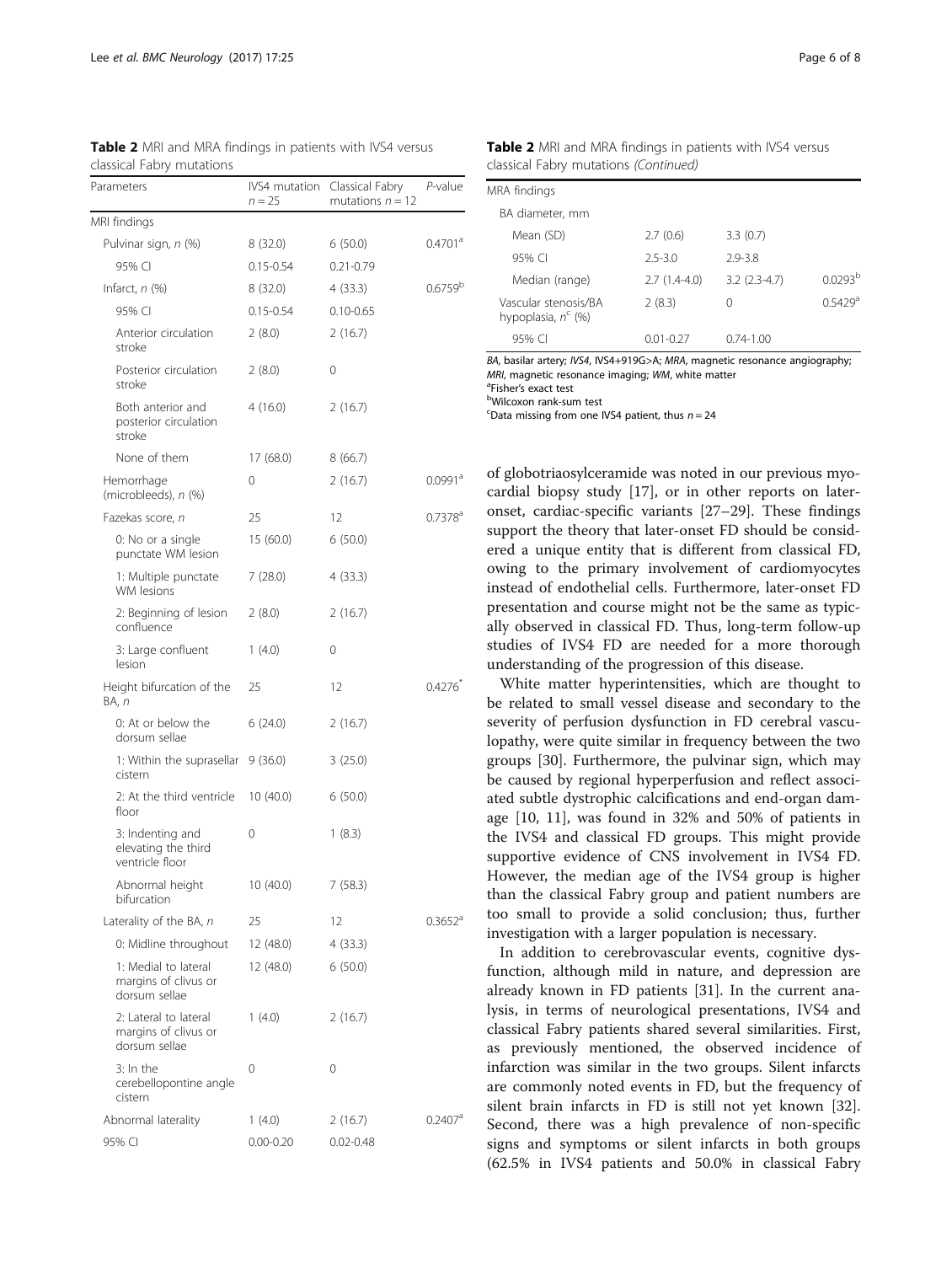<span id="page-6-0"></span>**Table 3** Neurological signs and symptoms in patients with IVS4 or classical Fabry mutations

| Neurological sign or<br>symptom, $n$ $(\%)$ | <b>IVS4</b> mutation<br>Classical Fabry<br>$n = 25$ | Odds ratio         | No MRI evidence of infarction |                           | MRI evidence of infarction           |                          |                                      |
|---------------------------------------------|-----------------------------------------------------|--------------------|-------------------------------|---------------------------|--------------------------------------|--------------------------|--------------------------------------|
|                                             |                                                     | mutations $n = 12$ | (exact 95% CI);<br>P-value    | IVS4 mutation<br>$n = 17$ | Classical Fabry<br>mutations $n = 8$ | IVS4 mutation<br>$n = 8$ | Classical Fabry<br>mutations $n = 4$ |
| Any neurological<br>manifestation           | 14 (56.0)                                           | 6(50.0)            | 1.27 (0.26-6.28); 1.0000      | 8(47.1)                   | 4(50.0)                              | 6(75.0)                  | 2(50.0)                              |
| Stroke/minor stroke                         | 1(4.0)                                              | 1(8.3)             | 0.46 (0.01-39.22); 1.0000     | $\Omega$                  | $\Omega$                             | 1(12.5)                  | 1(25.0)                              |
| Numbness/weakness                           | 3(12.0)                                             | 3(25.0)            | $0.41$ (0.05-3.74); 0.3666    | 1(5.9)                    | 1(12.5)                              | 2(25.0)                  | 2(50.0)                              |
| Asymmetric face                             | (4.0)                                               | $\mathbf{0}$       | $(0.03-NA); 1.0000$           | $\Omega$                  | $\Omega$                             | 1(12.5)                  | $\mathbf{0}$                         |
| Dysarthria                                  | 0                                                   | 1(8.3)             | $(0.03-NA); 0.3243$           | $\Omega$                  | $\Omega$                             | $\mathbf{0}$             | 1(25.0)                              |
| Blurred vision/diplopia                     | (4.0)                                               | $\mathbf{0}$       | $(0.03-NA); 1.0000$           | $\Omega$                  | $\Omega$                             | 1(12.5)                  | $\mathbf{0}$                         |
| Depression                                  | 1(4.0)                                              | $\mathbf{0}$       | $(0.03-NA); 1.0000$           | 1(5.9)                    | $\Omega$                             | $\Omega$                 | $\Omega$                             |
| Emotional change                            | 2(8.0)                                              | 3(25.0)            | $0.26$ (0.02-2.79); 0.3035    | $\Omega$                  | 3(37.5)                              | 2(25.0)                  | $\mathbf{0}$                         |
| Personality change                          | 1(4.0)                                              | $\mathbf{0}$       | $(0.03-NA); 1.0000$           | $\Omega$                  | $\mathbf{0}$                         | 1(12.5)                  | $\mathbf{0}$                         |
| Forgetfulness                               | 6(24.0)                                             | 1(8.3)             | 3.47 (0.34-174.06); 0.3891    | 2(11.8)                   | 1(12.5)                              | 4(50.0)                  | $\mathbf{0}$                         |
| Tinnitus                                    | 3(12.0)                                             | 1(8.3)             | 1.50 (0.10-85.80); 1.0000     | 2(11.8)                   | 1(12.5)                              | 1(12.5)                  | $\Omega$                             |
| Vertigo                                     | 5(20.0)                                             | $\mathbf 0$        | $(0.62-NA); 0.1521$           | 4(23.5)                   | $\mathbf 0$                          | 1(12.5)                  | $\mathbf{0}$                         |

IVS4, IVS4+919G>A; MRI, magnetic resonance imaging; NA, not available

patients). These findings indicate that regular neurological and neuroimaging assessments are important and should be recommended for patients with the cardiac IVS4 mutation.

This study had some limitations that should be addressed. First, the FOS registry is not designed to confirm differences between groups of patients and because of the small group sizes the statistical tests lacked power and robustness, restricting the analyses to the descriptive level. Second, differences were observed in age at MRI assessment and in the proportion of females in each group; thus, as the incidence of stroke among patients with FD increases with age [[21](#page-7-0)], the results herein must be interpreted with caution. A large longitudinal cohort comparison is needed to effectively evaluate neurological differences between patients with IVS4 and classical Fabry mutations.

## Conclusions

In conclusion, the range of abnormalities found on brain MRI for classical Fabry patients is consistent with previous observations and also is similar in patients with the IVS4 mutation. Patients with the IVS4 mutation experience similar neurological signs and symptoms to patients with classical Fabry mutations.

#### Abbreviations

BA: Basilar artery; ERT: Enzyme replacement therapy; FD: Fabry disease; FLAIR: Fluid-attention inversion recovery; FOS: Fabry Outcome Survey; IVS4: IVS4+919G>A; MRA: Magnetic resonance angiography; MRI: Magnetic resonance imaging; WM: White matter

#### Acknowledgements

Under the direction of the authors, Tina Rose, an employee of Excel Scientific Solutions, provided writing assistance for this publication. Editorial assistance

in formatting, proofreading, copy editing, and fact checking was also provided by Excel Scientific Solutions. SB from Shire International GmbH also reviewed and edited the manuscript for scientific accuracy.

#### Funding

This research was funded by Shire International GmbH.

#### Availability of data and materials

The datasets analysed during the current study are available from the corresponding author on reasonable request.

#### Authors' contributions

H-JL, T-RH, S-CH, and D-MN designed the study. S-CH developed the initial draft of the manuscript. SB conducted the statistical analyses. H-JL, T-RH, S-CH, W-CY, T-HC, C-FY, SB, C-MT, and D-MN interpreted the data, revised the manuscript critically for important intellectual content, and read and approved the final manuscript.

#### Competing interests

T-RH and W-CY have received travel support from Genzyme and Shire. SB is an employee of, and holds stocks in, Shire. D-MN has received research and travel support from Genzyme and Shire. S-CH, H-JL, T-HC, C-FY, and C-MT declare no competing interests.

#### Consent for publication

Not applicable.

#### Ethics approval and consent to participate

This was a secondary analysis of existing data from FOS. The Institutional Review Board of TVGH approved participation in FOS and the MRI analysis, and all patients gave written informed consent before their data were entered into the FOS database.

#### Author details

<sup>1</sup> Department of Radiology, Taipei Veterans General Hospital, Taipei, Taiwan. <sup>2</sup>School of Medicine, National Yang-Ming University, Taipei, Taiwan. <sup>3</sup>Institute of Clinical Medicine, National Yang-Ming University, Taipei, Taiwan. 4 Department of Pediatrics, Taipei Veterans General Hospital, Taipei, Taiwan. 5 Department of Biomedical Imaging and Radiological Sciences, National Yang-Ming University, Taipei, Taiwan. <sup>6</sup> Division of Cardiology, Department of Medicine, Taipei Veterans General Hospital, Taipei, Taiwan. <sup>7</sup>Shire, Zug Switzerland.